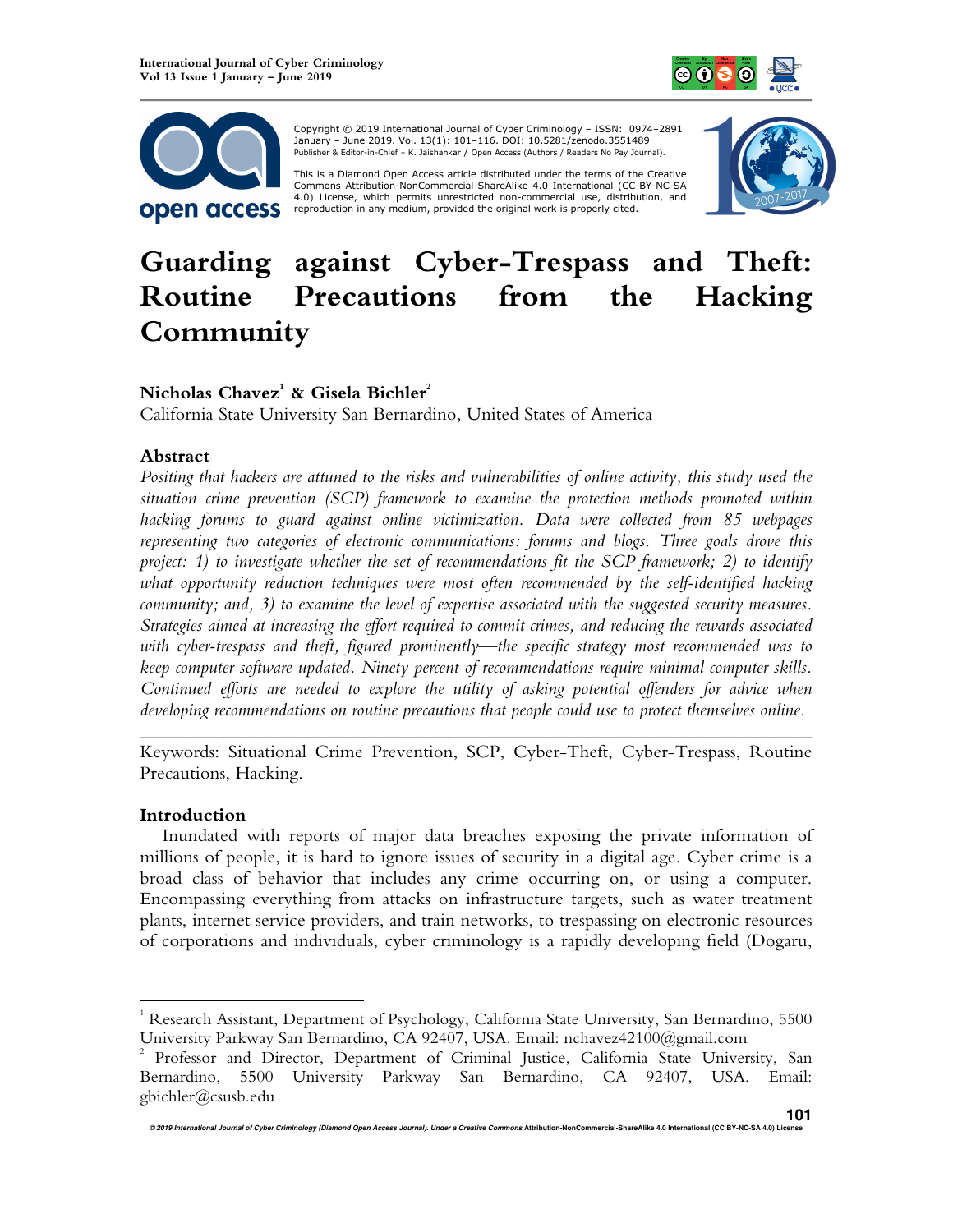*Chavez & Bichler – Guarding against Cyber-Trespass and Theft: Routine Precautions from the Hacking Community*

2012; Doyle, 2012; D'Ovidio, 2007, Holt & Bossler, 2014; Jaishankar, 2009, 2018; Kshetri, 2016; Ngo & Jaishankar, 2017; Nasi, Oksanen, Keipi, & Rasanen, 2015).

Cybercrime is disruptive and costly. Estimates suggest that in the United States losses surpass a billion dollars annually, i.e., 1.33 billion dollars in 2016 as reported by the Internet Crime Complaint Center (IC3 2016). Global estimates show that the 2017 estimated cost of cybercrime was over 600 billion dollars (McAfee, 2018).Since these figures reflect only reported crime and estimates do not generally include the losses people incur when trying to reestablish credit, reinstate their identity, or secure their systems, the true harm of cybercrime is significantly higher. As with conventional types of crime, many cases go unreported due to either the victim believing that law enforcement will not take them seriously, confusion on whether their victimization is an actual crime, or because the victim is unaware that they were involved in a crime (Kshetri, 2016).

With the speed with which internet-based technology is inundating all facets of life, and the growing magnitude of personal information that is being systematically captured and stored in electronic systems, there is a vital need for criminological research into computer crime (Willison & Siponen, 2009), particularly, studies which examine this phenomenon from the offenders' perspective. Learning more about what offenders perceive to be vulnerabilities help us to understand how to diagnose system weaknesses and prevent crime. Why? Because the people who commit the crimes have a significant advantage—they are best positioned to identify the mechanisms most apt to prevent themselves from successfully committing a crime (e.g., Cromwell & Nielson, 1999; Decker, Wright, & Logie, 1993; Jacques & Reynald, 2012). With this knowledge, there is the prospect of invoking crime prevention measures that significantly influence offenders' decision making (e.g., Decker et al., 1993)

The focus of the present study is on preventing the related crimes of *cyber-theft* and cyber-trespass,<sup>3</sup> as these two types of crime are linked to the majority of cyber crime losses. *Cyber-theft* involves activities used to obtain an individual's information, such as their social security or credit card numbers, and then, using the information on the internet to commit other crimes, i.e., identity theft, purchasing goods, and buying illicit products [Holt and Bossler (2014) expanding on Wall (2001)]. Use of computers is not a necessary condition for procuring personal information: personal information can be obtained from hardcopy documents that are discarded in the trash, through deception, or breach of trust (e.g., from documents viewed at work). While the initial theft of personal data does not

 $\overline{a}$ 

<sup>3</sup> Expanding upon Wall's (2001) categories of cyber crime, Holt and Bossler (2014) developed a classification scheme using four categories. (1) *Cyber-trespassing* includes activities that constitute the crossing of invisible boundaries to access computer infrastructures that do not belong to the individual, i.e. hack into secure systems. (2) C*yber-porn and obscenity* involves using the internet to acquire videos or pictures, arrange for the production or dissemination of illicit material, or solicit illicit sex. (3) *Cyberviolence* includes assaultive behavior that targets individuals (e.g., cyber stalking, harassment, or threats of violence online) and assaultive behavior targets organizations and systems (e.g., when hacktivists break into a computer system not to steal information, but to cause harm or to humiliate an organization they do not agree with). (4) *Cyber-deception and theft* involves acquiring another individual's information, such as their social security or credit card numbers, which are subsequently used on the internet in furtherance of other crimes, i.e., identity theft, purchasing goods, and buying illicit products.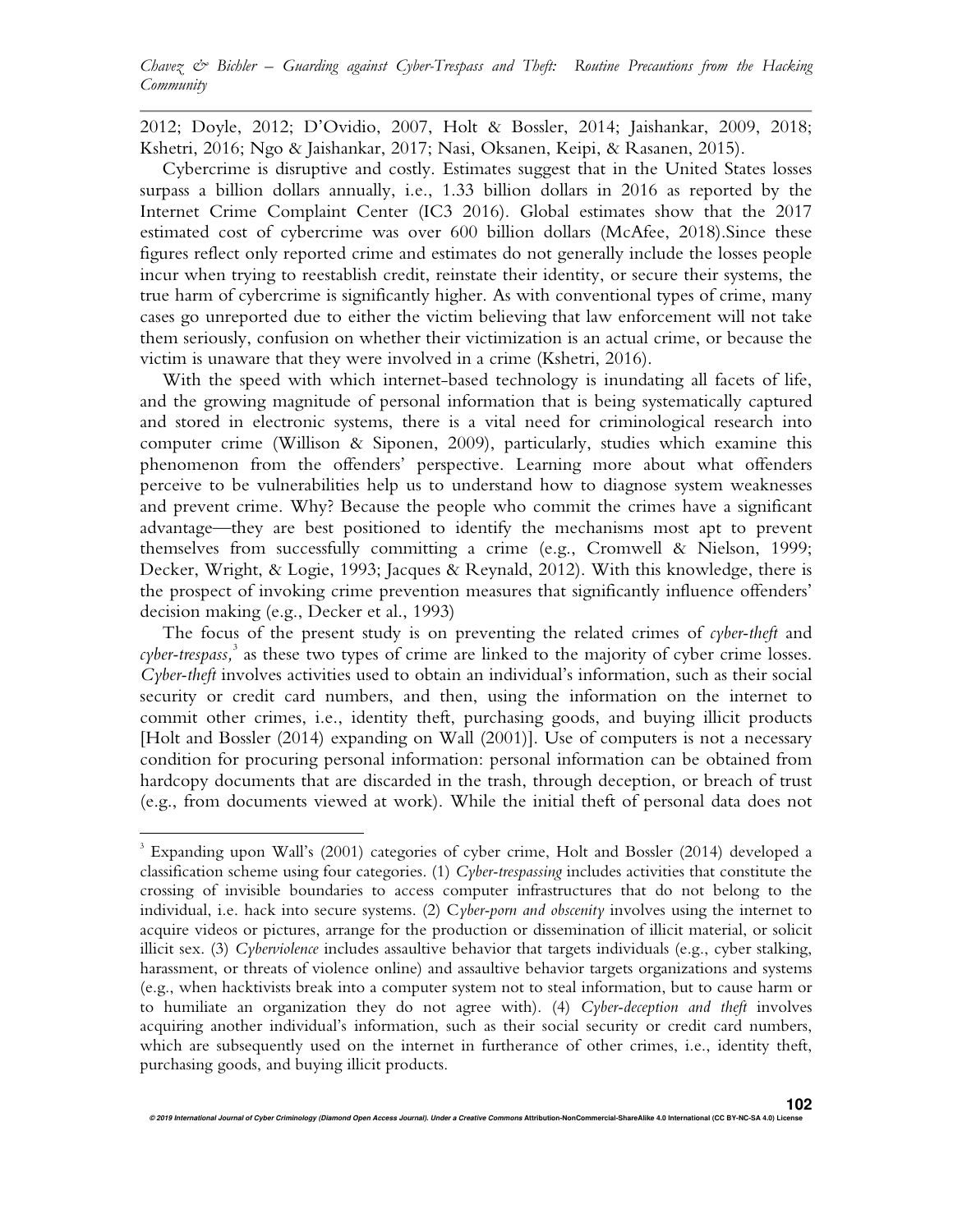

necessarily require advanced computer skills, or even the use of computers, some theft does. Another related type of crime, and possible precursor crime to cyber-theft, is *cybertrespassing*. Cyber-trespassing involves accessing computer infrastructures that do not belong to the individual, i.e., hacking into secure systems. Estimates suggest that about half of the theft-related losses to cybercrime involve some form of cyber-trespass [e.g., an IC3 (2016) report shows that hacking related losses in 2016 were estimated to be about 527 million dollars].

The current study investigates security advice to protect against cyber-trespassing and theft that is circulated within self-identified hacking communities. Three objectives drive this inquiry. (1) We catalogue and indirectly capture the confidence placed on measures recommended by the hacker community by tallying the number of times a technique is mentioned. (2) By investigating how recommendations fit within the situational crime prevention (SCP) framework, we assess the utility of using this classification system when considering offender perspectives. And, (3) we examine the level of expertise associated with the suggested security measures to understand whether recommended prevention strategies can be incorporated into the average person's routine precautions. In what follows, we review the framework used for this study, explain the qualitative methods used, and describe the main themes that emerge. Finally, we discuss the policy and research implications of what we learned about hacking opportunities, the feasibility of recommended routine protections, and the difficulties associated with applying the SCP framework.

## **Understanding Target Vulnerabilities**

#### *1. Situational Crime Prevention*

Proponents of SCP advocate developing a set of strategies to remove the opportunities for crime, in part, by increasing the disadvantages of committing a crime (Clarke, 2010). It is reasoned that increasing disadvantages over anticipated rewards would lead potential offenders to refrain from committing a specific crime—influencing the rational decisionmaking process could prevent crime. To be effective, Clarke (2010) suggests that the opportunity-reducing measures must: (1) be directed at a specific form of crime; (2) involve a change in an environment that is as permanent as possible; and, (3) make crime riskier to the offender or provide the offender with less reward. SCP does not seek to explain crime, rather, the object is to facilitate the implementation of prevention strategies that would deter offenders, and thus, prevent the crime from taking place. While findings are mixed, some perceptual deterrence research shows that offender decision making can be influenced by these crime prevention tactics (e.g. Decker et al. 1993). Since cybertrespassing is often a pre-cursor crime to cyber-theft, it follows that if cyber criminals were dissuaded from trespassing, then cyber-theft should also decrease as well. Notably, since non-technical methods can be used to obtain the personal information used in cyber-theft, it is plausible that elimination of cyber-trespass will not fully eliminate cyber-theft. Tactical displacement may occur.

Clarke (2010) proposes that there are five aspects related to decision-making, that if modified, can prevent crime by influencing the offender's assessment of crime opportunity—(1) increasing the effort required to commit the crime, (2) increasing the risks of detection and apprehension, (3) reducing the rewards that may accrue from the crime, (4) removing the provocations that may trigger offending behavior, and finally, (5)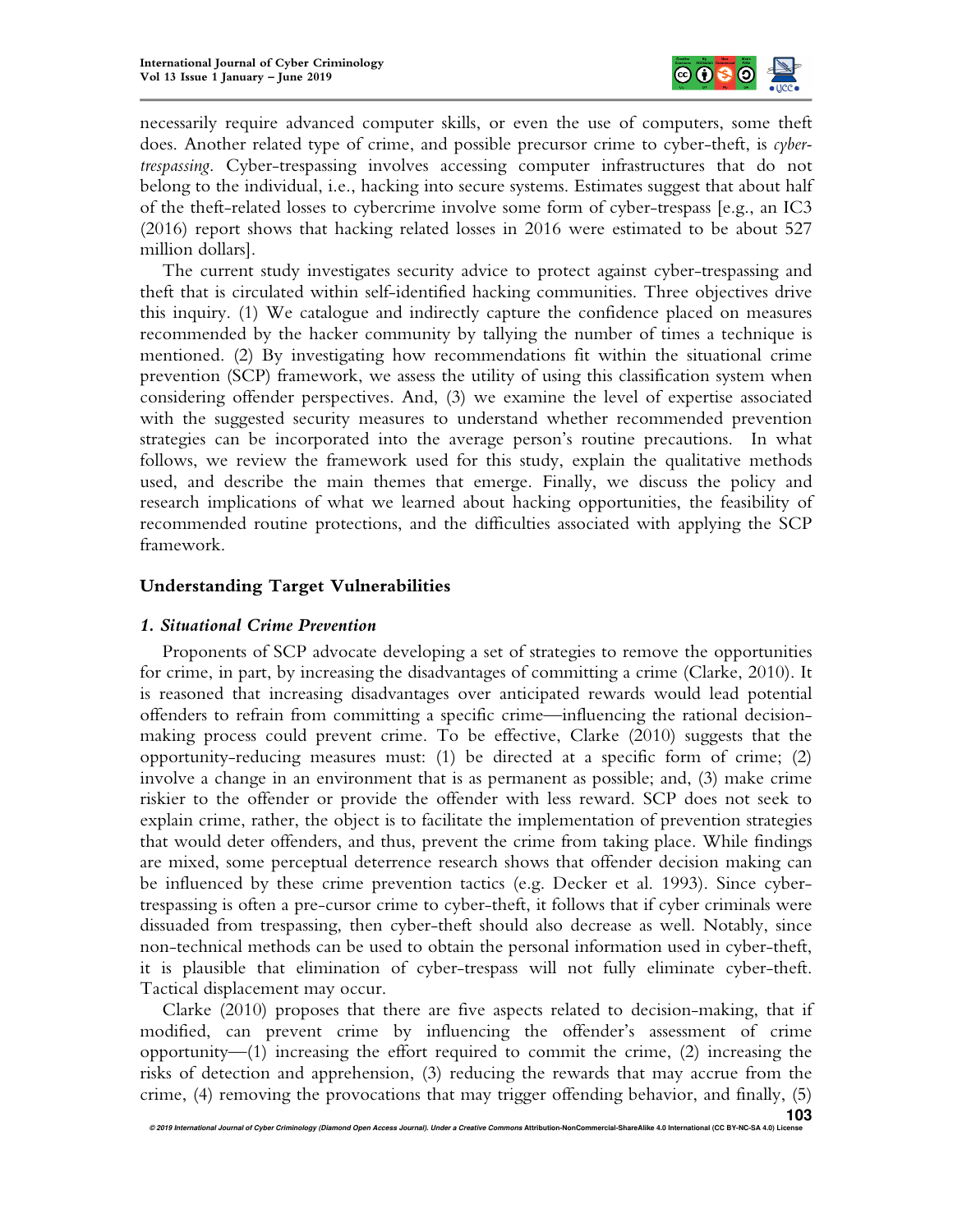removing the excuses that may be used by offenders to justify their actions. Within each category, there are specific opportunity reducing techniques, resulting in a total of 25 opportunity reducing techniques that can be applied to dissuade potential offenders from choosing and acting against targets (see Table 1).

| Increase the Effort                                                                                                                                                                                           | <b>Increase the Risks</b>                                                                                                                       | Reduce<br>the                                                                                                                                                                 | Reduce                                                                                    | <b>Remove Excuses</b>                                                                                                                          |
|---------------------------------------------------------------------------------------------------------------------------------------------------------------------------------------------------------------|-------------------------------------------------------------------------------------------------------------------------------------------------|-------------------------------------------------------------------------------------------------------------------------------------------------------------------------------|-------------------------------------------------------------------------------------------|------------------------------------------------------------------------------------------------------------------------------------------------|
|                                                                                                                                                                                                               |                                                                                                                                                 | Rewards                                                                                                                                                                       | Provocation                                                                               |                                                                                                                                                |
| 1. Target hardening, e.g.,<br>software.<br>Anti-virus<br>installing a firewall, and<br>physical lock for PC                                                                                                   | 6. Extend guardianship,<br>monitor<br>PС<br>e.g.,<br>functions                                                                                  | Conceal<br>11.<br>targets,<br>hide<br>Wi-Fi<br>e.g.,<br>network, conceal PC<br>public<br>name<br>on<br>networks, minimize<br>ID of offices                                    | 16. Reduce frustrations<br>and stress, e.g., host<br>hacking<br>challenges<br>with prizes | 21. Set rules, e.g., use more disclaimers<br>on forums about hacking computers that<br>an individual owns and information<br>security policies |
| 2.<br>Control<br>access<br>to<br>facilities,<br>e.g.,<br>use<br>a<br>password<br>on<br>crucial<br>functions,<br>computer<br>restrict who uses the<br>computer, and biometric<br>fingerprint<br>authentication | 7.<br>Assist<br>natural<br>surveillance, e.g., open<br>plan offices                                                                             | Remove<br>12.<br>targets,<br>e.g., do not store<br>personal data on PC,<br>isolate<br>sensitive<br>information<br>from<br>network, and clear<br>desks and computer<br>screens | 17.<br>disputes,<br>Avoid<br>e.g., do not post<br>inflammatory<br>statements              | 22. Post instructions, e.g., post security<br>protocol at work stations                                                                        |
| 3. Screen exits, e.g., use<br>reception<br>desks<br>and  <br>system time outs                                                                                                                                 | 8. Reduce anonymity,<br>i.e., link forum users to<br>a verified<br>Facebook<br>account                                                          | 13. Identify property,<br>e.g., monitor dark<br>web for personnel<br>identifiers and mark<br>property                                                                         | 18. Reduce emotional<br>arousal, e.g., do not<br>promote<br>hacking<br>videos or posts    | 23. Alert conscience, e.g., have pictures of<br>family on PC, formal reminders of<br>acceptable usage, and warning messages<br>when logging in |
| 4. Deflect offenders, e.g.,<br>disconnect<br>important<br>from<br>computers<br>the<br>internet, off-site storage<br>of data, use honeypots,<br>and segregation of duties<br>and program access                | 9. Utilize place managers,<br>e.g., automatic firewall<br>monitoring, check on<br>PC for weird behavior,<br>and audit computer logs             | 14. Disrupt Markets,<br>e.g., Take down dark<br>web markets                                                                                                                   | 19. Neutralize<br>peer<br>pressure, e.g., do not<br>encourage people to<br>hack           | 24. Assist compliance, e.g., set up fake<br>websites for other hackers to try their<br>skills on and security education for staff              |
| 5. Control tools/weapons,<br>e.g., monitor who has<br>access to botnets and<br>immediately<br>delete<br>access of ex-employees                                                                                | Strengthen formal<br>10.<br>surveillance, e.g., install<br>an intrusion detection<br>system and two-person<br>sign-off<br>on<br>new<br>accounts | 15. Deny benefits, e.g.,<br>encryption on data<br>files in computer and<br>alarms on laptops                                                                                  | 20.<br>Discourage<br>imitation, e.g., update<br>software<br>computer<br>after the fact.   | 25. Control drugs and alcohol, e.g., do not<br>use the computer when drunk                                                                     |

## **Table 1. Situational Crime Prevention Table Applied to Cyber security**

Several studies investigated the utility of the SCP framework and the effectiveness of specific techniques in reducing crime. For example, research on steering wheel locks has shown significant reductions in motor vehicle thefts (Webb, 1994). SCP has also been shown to reduce prostitution, obscene phone calls, burglary, car crime, and retail fraud (Anderson & Pease, 1994; Challinger, 1996; Clarke, 1990; Matthews, 1990). Andresen and Felson (2010) also showed that SCP can be used in unison with other theories to develop effective and comprehensive crime reduction initiatives, broadening SCP's application to include social crimes. More germane to the present study, two prior studies used SCP to think about how to defend computer systems.

Willison and Siponen (2009) contend that practitioners would benefit from using crime scripts to investigate specific types of insider computer crime when using SCP to develop security protocol. Crime scripting involves dissecting specific crimes into the steps needed to complete the act. Using computer fraud as an example, they argue that each computer crime can be dissected into a universal set of 9 functions—preparation (e.g., gaining access to the organization), entry (e.g., authorized employee), pre-condition (e.g., wait for employee to leave), instrumental pre-condition (e.g., access someone else's computer), instrumental initiation (e.g., access programs), instrumental actualization (e.g. create a false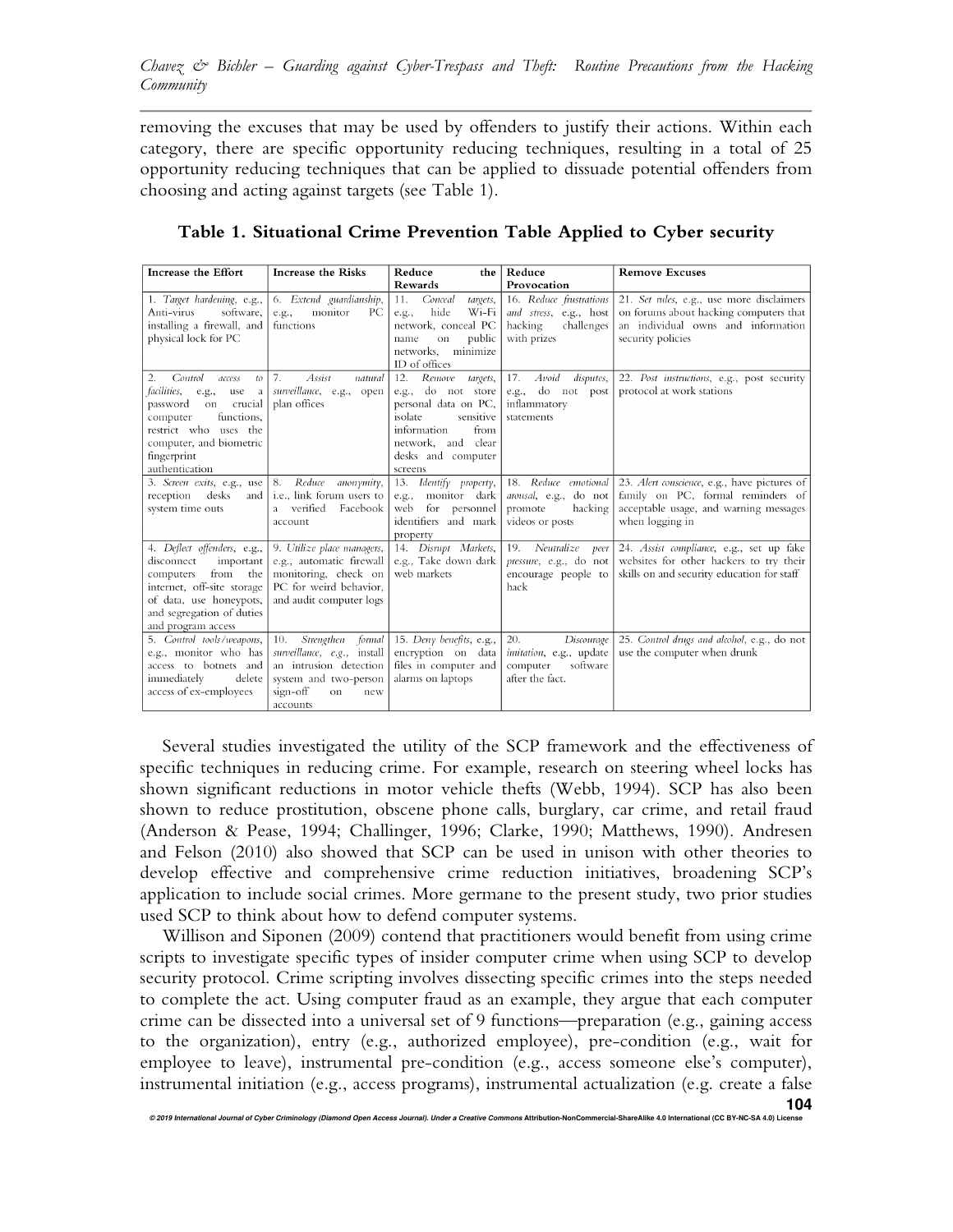

customer account), doing (e.g. create fake invoices), post condition (e.g. close programs), and exit (e.g. leave facility). Then, security specialists can apply the 25 techniques to computer systems to develop a full set of opportunity reduction techniques for each step/function. While these authors present a powerful argument, they did not follow-up by demonstrating the utility of a script-SCP approach with a sample of practitioners.

Research by Hinduja and Kooi (2013) also reason that applying SCP would benefit the information security sector. They go on to state, however, that not all aspects of SCP could be applied—only 16 of the 25 techniques were relevant to information security in a cyber-setting. These researchers also state that there were two main limitations to how SCP can be applied to a cyber-based information system. The first is that there was cause for concern for adding more surveillance to the online ecosystem—such measures may not be politically palatable. Second, they state that it takes time for security measures to be implemented making it difficult to implement when the field of information security changes rapidly.

Combining the examples provided by Willison and Siponen (2009), and Hinduja and Kooi (2013), Table 1 demonstrates that when information security is considered broadly it is feasible to find examples for each SCP technique. Whether the SCP framework is useful for *specific* cyber-crimes is yet to be determined. To date there have been no attempts to empirically test the utility of SCP for classifying strategies to prevent the related crimes of cyber-theft and cyber-trespass.

#### *2. Offenders' use of Situation Crime Prevention*

Offenders are often overlooked when it comes to research about victimization. And yet, criminals are just as susceptible to crime as non-criminals, as such, there is much we can learn about the effectiveness of crime prevent from this population (e.g., Cromwell  $\&$ Nielson 1999). Addressing this gap in the literature, studies are beginning to document offenders' use of crime prevention techniques. Drug dealers are the most studied offender type. For example, investigating whether offenders use situational prevention techniques to defend themselves from victimization, Jacques and Reynald (2012) conducted interviews with 50 drug dealers. Offenders employed all categories of SCP in some form to protect themselves. In another study, Jacques, Allen, and Wright (2014) looked at the choices that drug dealers make when they defrauded by buyers. While not investigating SCP directly, interviews with drug dealers revealed that not using place managers or failing to reduce exposure increased the likelihood of being ripped-off. From interviews and observation of a sample of 33 drug dealers, Dickinson and Wright (2015) found that gossip spread from other dealers was used to spot troublesome individuals and make decisions to avoid problems. Investigating the defensive techniques of open-air drug dealers selling on the street in New Jersey, Piza and Sytsma's (2016) used the Newark Police Department's security cameras to observe 92 separate drug transactions. The researchers found that drug dealers used many situational prevention techniques, i.e., drug dealers kept stashes on their person to prevent theft of drugs.

In the digital age it is increasingly important to investigate cyber offender victimization, and defensive behavior. As noted above, offenders routinely employ techniques to protect themselves from law enforcement, other criminals, or from upset customers (e.g., Jacques & Reynald, 2012; Piza & Sytsma, 2016). Cyber criminals often use the same technology as non-cyber criminals; therefore, their computers and habits may contain the same vulnerabilities that allow make them susceptible to victimization. And, even though some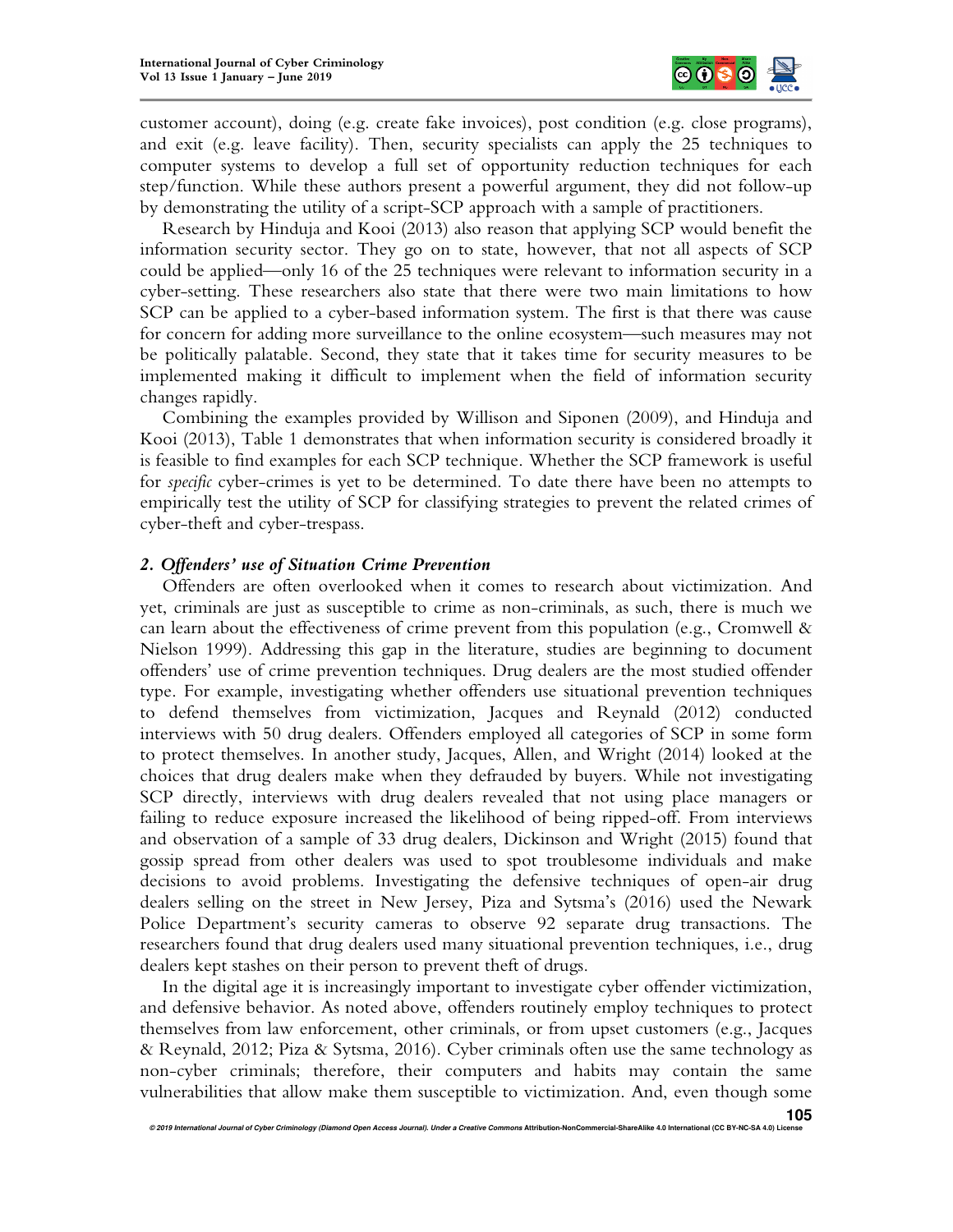people have more technical skill and knowledge about security, as a group, this population are likely to spend a lot of time online, and more exposure suggests a greater potential for victimization (Pratt, Holtfreter, & Reisig, 2010).

As Jacques and Reynald (2012) pointed out, there is a need to understand offenders' use of techniques to defend themselves because there are some techniques that are unknown to most people. Individuals involved in cybercrime are apt to develop significant subject matter expertise. Since cyber criminals exploit the effectiveness of security measures, their knowledge and experience with cyber-theft provides insight into internet enabled crime. In other words, understanding cyber vulnerabilities from the offenders' perspective is crucial because these are the people who commit the crimes, therefore, the methods they employ to protect themselves should be the most effective measures. Accomplishing that, one could use these strategies to develop a set of *routine precautions* to help people to avoid victimization online (Felson & Clarke, 2010).

#### **Methods**

#### *1. Data Source*

To investigate which counter measures are recommended to prevent against cybertrespass and theft, data were collected through a content analysis of websites that have some connection to the hacking community. Online forums were selected because prior research shows that informal communication like gossip enables offenders to identify threats and take action to avoid victimization (e.g., Dickinson & Wright, 2015). We reasoned that among members of an online hacker community, information dissemination may spread in a gossip-like manner through message boards. To avoid an ethical dilemma, we decided against direct communications with self-identified hackers, choosing instead to draw on publicly accessible communications. We decided that gaining trust online might require posing as a novice hacker and this would constitute a violation of the standards of research ethics for human subjects.

Not all public forums about hacking are produced by the hacking community. For this reason, we developed specific research protocol to uncover websites that purport to offer hacking news or strategies. Websites were identified using a basic google search using the terms "hacking", "hacking community", "hacking forums", and "hacking sites". The term hacking was used as the academic labels of cyber-trespass and theft are not commonly used by the target population in these venues. Hyperlinks were examined and all qualifying sources were included in the study. Eligibility criteria included four conditions: (1) the site focused on hacking behavior; (2) material was posted in English; (3) the site was accessible through Google (no dark web sites were used); and, (4) the site or material was not paid advertisement for a product. In total, 134 websites were identified, and from those websites, 24 contained information about crime prevention strategies (see Appendix A for a list of websites).

Six of the 24 sites were forums or fan pages and 18 were static posts or blogs (75% of sites examined were static posts or blogs). *Forums* are websites that contain message boards for a subject where users make posts that other users can respond to. There were two general types of forums: (1) forums that typically cover only one subject, that are maintained by individuals who pay for a server to host their website; and (2) forums hosted by third parties that permit users to freely create fan pages, where users can post topics of conversations for others to post replies without having any advanced coding skills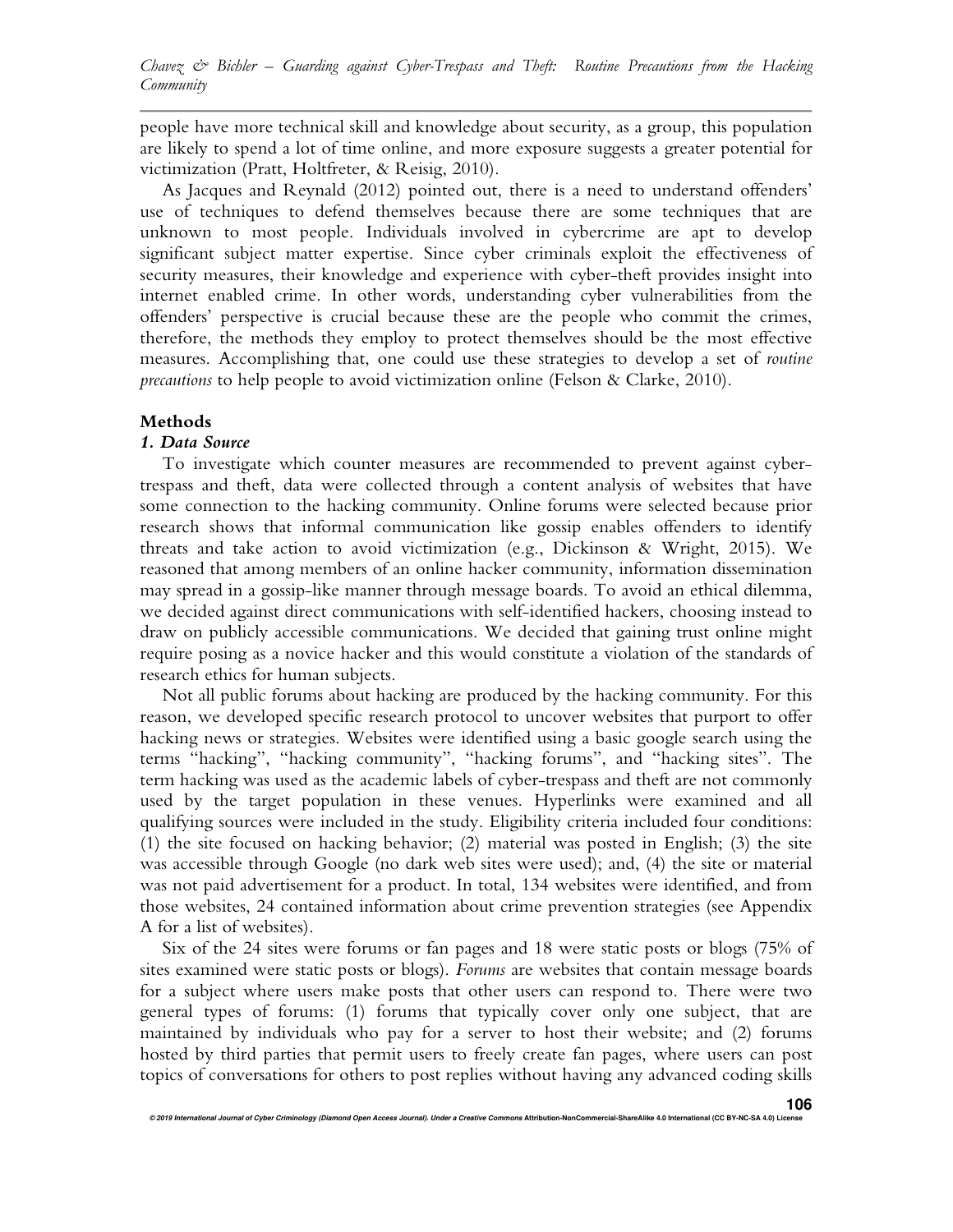

(e.g., Reddit). *Static posts* are blogs or websites that display articles that are written by people knowledgeable in the hacking field or participate in hacking activities. These websites contain information either to teach or to inform users.

To find relevant content, each of the 24 websites were searched with the terms "security", "protection", "safety", "protect", "protect yourself", "protection tips" and "safety tips". Sample identification lasted from 12/21/2017 to 01/16/2018. Original posts and user replies were included in this study. In total, 85 web pages contained tips and strategies to prevent online victimization. Table 2 reports how many websites were uncovered from forums and blogs.

#### *2. Analysis*

Data were processed through the qualitative data analysis software NVivo. NVivo was chosen as the software to analyze this data because of its functionality and previous use in a cybercrime study (Hutchison, Johnston, & Breckon, 2010). Using a top-down coding process, each strategy named in a webpage as a technique that could be deployed by an individual to prevent victimization was captured as a node. Each node was labeled with one of the 25 opportunity reducing techniques of SCP. Where strategies could fall under two opportunity reducing classification, the best fitting technique was selected. Nodes received only one classification. The full list of 25 opportunity reducing techniques of SCP, complete with examples of cyber SCP for each technique (Willson & Sipinen, 2009), was on hand to ensure reliable coding.

In addition, each strategy was rated as either *expert*, meaning that the advice was intended for users with extensive computer knowledge, or *novice*, which was advice where little to no computer knowledge was needed to deploy the protective measure. More specifically, the protective measure was considered expert if it involved coding or other actions that could not be set in a program's settings; protective measures were coded as novice if a user could enact the suggestion with little to no effort, e.g., clearing search history.

Coding uncovered 379 references to specific protective measures. Some measures were mentioned several times. Sample characteristics are reported in Table 2.

| <b>Variable</b>               | N  | $\frac{0}{0}$ |
|-------------------------------|----|---------------|
| <b>Sources</b>                |    |               |
| Individual Forums             | 20 | 24%           |
| Third Party Forums            | 17 | 20%           |
| Static Posts/Blogs            | 48 | 56%           |
| <b>SCP Technique Category</b> |    |               |
| Increase the effort           | 58 | 68%           |
| Increase the risks            | 31 | 36%           |
| Reduce the rewards            | 57 | 67%           |
| Reduce provocation            | 26 | 31%           |
| Remove excuses                |    | $0\%$         |

**Table 2. Sample Description, n=85 pages**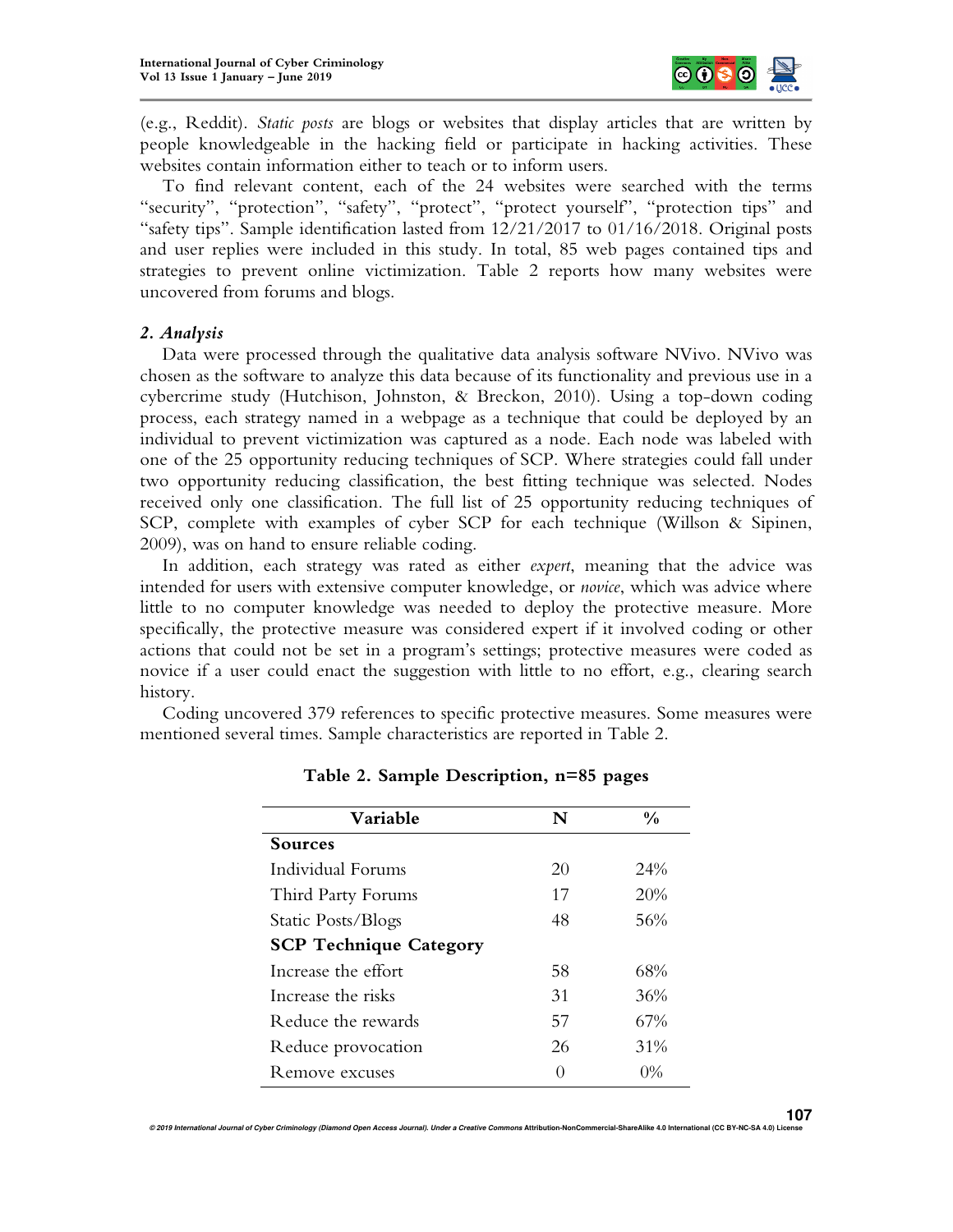*Chavez & Bichler – Guarding against Cyber-Trespass and Theft: Routine Precautions from the Hacking Community*

## **Results**

## *1. Prevalence of Opportunity Reducing Techniques*

Overall, the full SCP framework was not represented in the security advice examined. No protective strategies were categorized as efforts to remove excuses; as such, it does not appear in Figure 1. The figure reports how common opportunity reducing techniques were relative to each other  $(N=379 \text{ nodes};$  where a node is a piece of advice). The two most prevalent categories were increase the effort and reduce the rewards, 34% and 46% respectively.



**Figure 1. Distribution of Recommended Prevention Strategies** 

Note: Percentages are based on the grand total.

#### *a. Increase Effort*

Within the category, increase effort, the most common technique mentioned was deflecting offenders (13% of nodes). Advice given included the following:

"*Use Pegasus or Thunderbird (by Mozilla), or a web-based program such as Hotmail or Yahoo (In Firefox)"; "Use Strong passwords"; and, "While you download files from untrusted websites/sources such as torrents, warez etc. make sure that you run a virus scan before executing them."* 

Exploring the frequency with which each strategy was mentioned we found that using a strong password was the most common (9 instances). Next in popularity, were recommendations to use safer software such as Firefox or Linux (6 instances) and to change passwords often (6 instances). Five recommendations suggested using software to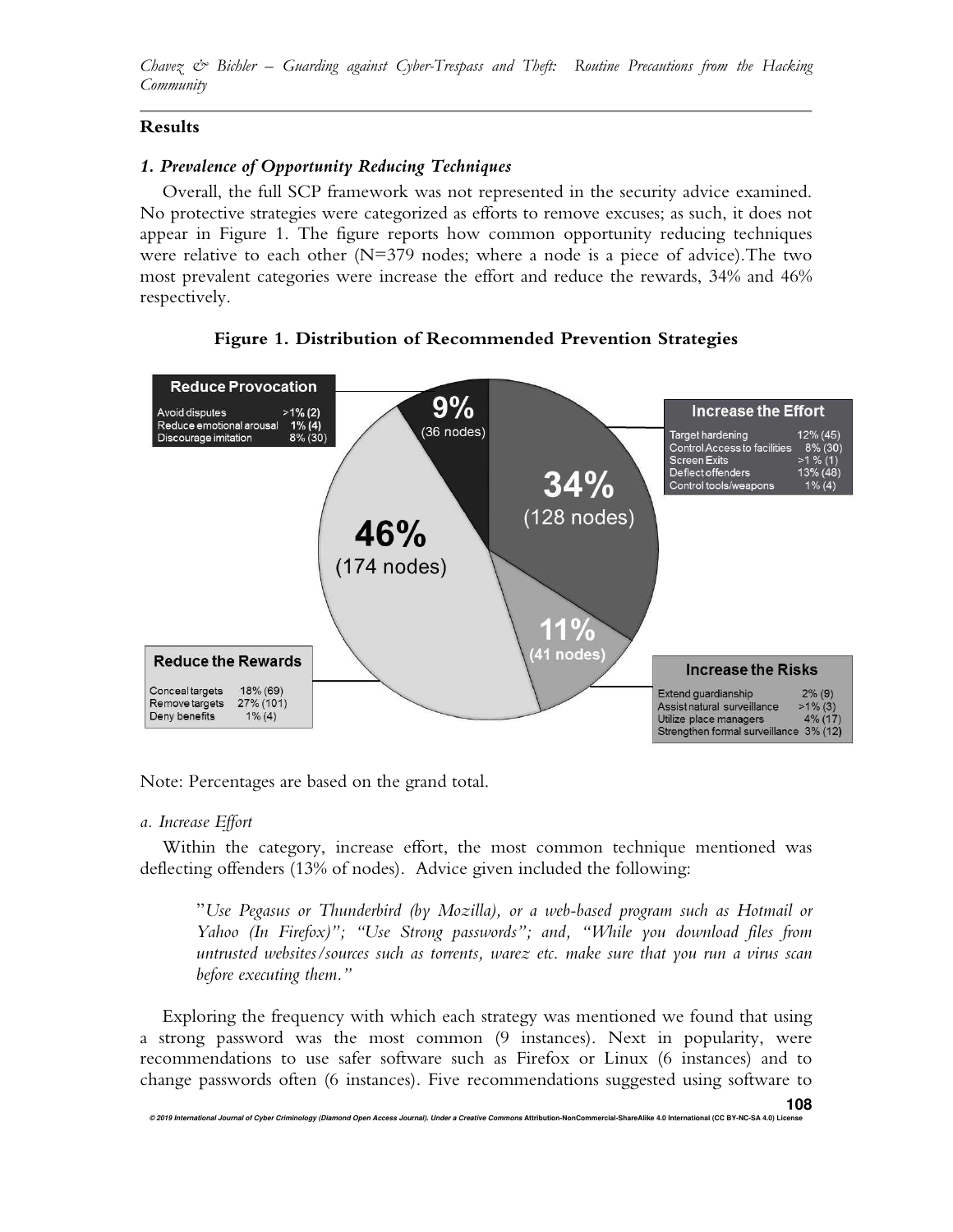

block automated processes on websites such as pop-ups and scripts, and three nodes advised to use sandbox software to open suspicious files.

Two other SCP techniques were commonly suggested—target hardening and controlling access to facilities (a.k.a. controlling access to the computer). About 12% of all advice mentioned techniques that could be classed as target hardening. Of note, within the 45 nodes, the most frequently mentioned tactic was installing anti-virus or anti-malware programs (22 instances), e.g., "*Install Adware"; "Install a good Antivirus/Anti-spyware"; and, "Spend a few bucks on a good anti-spyware program."* Not as common, but worth mentioning, were the 30 instances of advice recommending counter measures classified as actions to control access to facilities (8% of nodes). The two most noteworthy recommended strategies were to use a firewall (8 instances) and use a password (5 instances). Examples of other advice in this category include: "*restricted connectivity"; "enabling HTTPS for all logins and wp-admin"; and, "Restrict direct access to plugin and theme PHP files."* 

The remaining five suggestions were classified as actions that would control tools (1%) or screen exits (.2%). Examples follow:

> Control Tools: "*Restrict administrative privileges to operating systems and applications based on user duties" and "Don't make someone teach u hacking, better learn by urself."*

Screen exits: "*First thing you should do is spoofing your mac-address."* 

#### *b. Increase the Risks*

While counter measures aimed at increasing offending risks were less prominent (11% of nodes), suggestions to use place managers were most common (4% of nodes)—that is, use third-party websites to examine web traffic with (6 instances) and to look for flaws inside of a server (3 instances), and to use Virus Total to scan files before opening them (2 instances). Some other recommendations include: *"Download from known sites"* because they are likely to monitor their content and *"Use two factor authentication as much as possible."*

About 3% of nodes were suggestions to strengthen formal surveillance. Within this category, the most frequently recommended strategy was to run some sort of scan on your important files (8 nodes). Suggestions include: *"Scan your PC once a week"; "don't want to limit yourself to one antivirus program"; and "Perform an endemic test at the documents/e-mail attachments which you down load before executing them."* 

Taking actions to extend guardianship was suggested infrequently (2% of nodes). Of note, hackers suggested to regularly check any activity on important data—"*Before opening a program always scan it"; "take a look at the list of applications installed on your smartphone. If you notice a dubious application, get rid of it right away";* and, *"Always Check the URL in the Address Bar"* 

Finally, less than 1% of the nodes referred to protective measures that would assist natural surveillance. Examples are:

*"Always type the URL of the site in the address bar to get into the site. Do not click on a hyperlink to enter the site",* and *"The best way to defend against the "Trusted Contact" Facebook scam is to contact the friend directly. Not by email or text, make sure it is in person or at least over the phone"*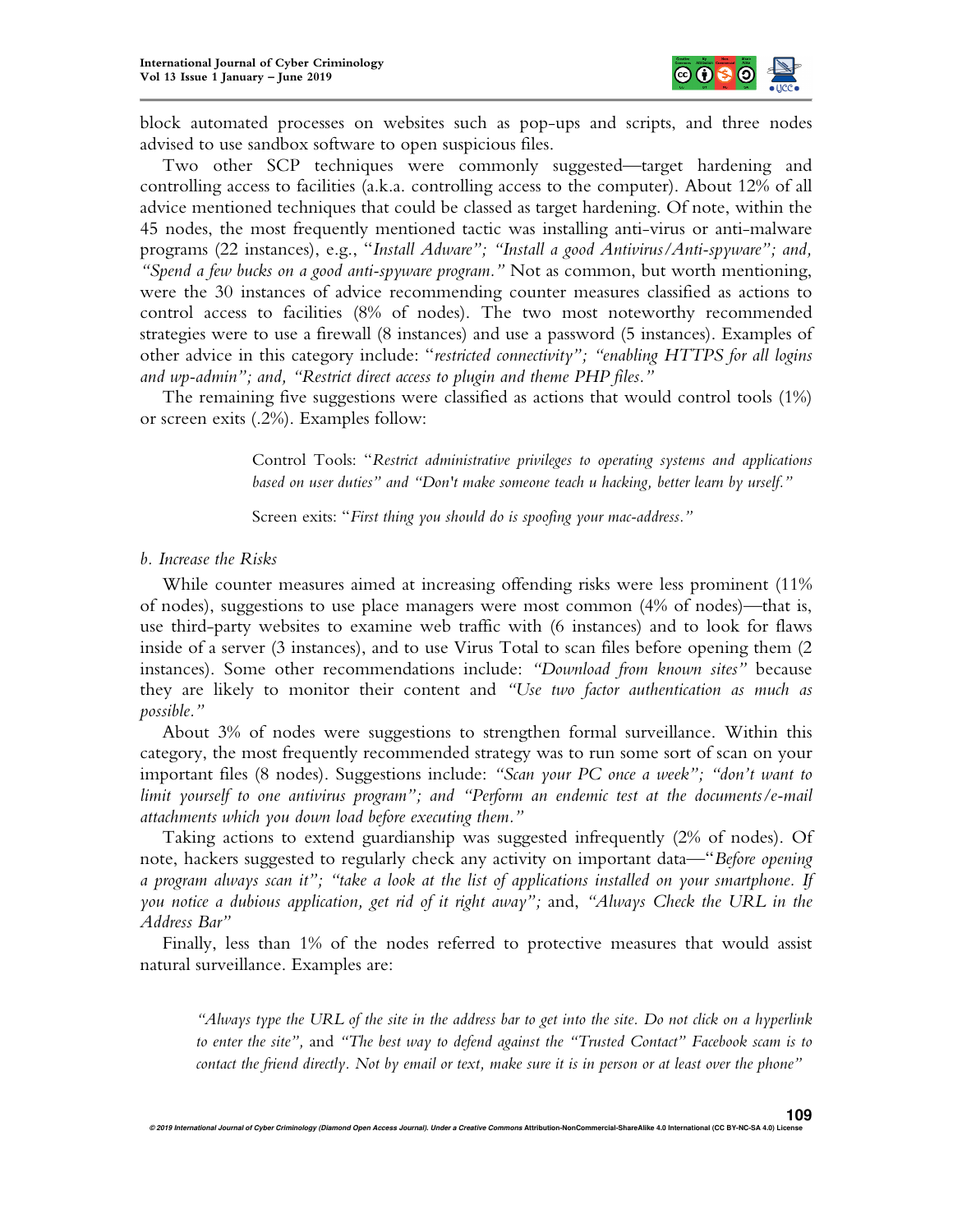#### *c. Reducing Rewards*

Protective measures recommended most often on forums associated with the hacking community were classified as measures that would reduce the rewards associated with cyber-trespass or theft; a total of 46% of nodes involved actions meant to reduce rewards. Within this category, actions designed to remove targets were advised most often (27% of nodes). Within this SCP technique, not clicking on suspicious links was frequently recommended (11 times), as was suggestions to refrain from using public computers / Wi-Fi (10 times), or downloading or clicking on suspicious email (7 times). Also, people were advised to avoid installing plug-ins and toolbars onto their browsers (5 instances). Some other examples of removing targets are: *"Do not click on popups"; and "NEVER double-click the pen drive to open it. Instead right-click on it and select the option 'open'."* 

About 18% of nodes advised people to enact strategies that would conceal targets. Within this category, the strategy most recommended was use a VPN when browsing the internet (23 instances). After that, the next most frequently recommended protective measures were to encrypt data (13 instances), use a Virtual Machine on your computer (7 instances), use an anonymous browser like Tor (5 instances), and use a password management software (5 instances). Some other suggestions include: "*disable the on- screen SMS previews*"; "*Encrypt Your Wireless Router Connection*"; and, "*Never Put Author Usernames on Display*.*"*

Finally, 1% of the total coding involved strategies that would act to deny the benefits associated with cyber-trespass or theft. Examples of this SCP technique include: "*keeping around a known-good firmware image and wiping your hard drive + reflashing the firmware every month*" and "*use Android Device Manager*."

#### *d. Reduce Provocation*

About 9% of the nodes referred to protective actions best classified as measures that reduce provocation. Within this category, measures to discourage imitation figured prominently (8% of the sample). There were 30 instances of recommendations to keep your software and devices updated. This was classified as reduce provocations because it is a known exploit that hackers might look for first when deciding which computer to hack. Recommendations include: *"It is highly recommended that you turn on the automatic update feature"; "Install Updates Frequently";* and, *"Patch everything, immediately".* Less than 2% of nodes advised to reduce emotional arousal (e.g., *"Revert the SSO system back to OAuth 2";*  and, *"Change your default passwords"* or avoid disputes (e.g., "*Don't try to hack others").*  (These measures were classed as removing the temptation of an easy target, recommendations to install a specific system would change the classification to target hardening.)

#### *2. Level of Expertise*

One of the questions driving this study was whether the advice recommended by selfidentified members of the hacker community was geared towards novices or experts. We were curious to know what level of technical skill was required to implement the recommended security precautions. Interestingly, we found that most of techniques being recommended could be implemented by novices with little computer knowledge—novice protective measures comprised 90% of the total nodes.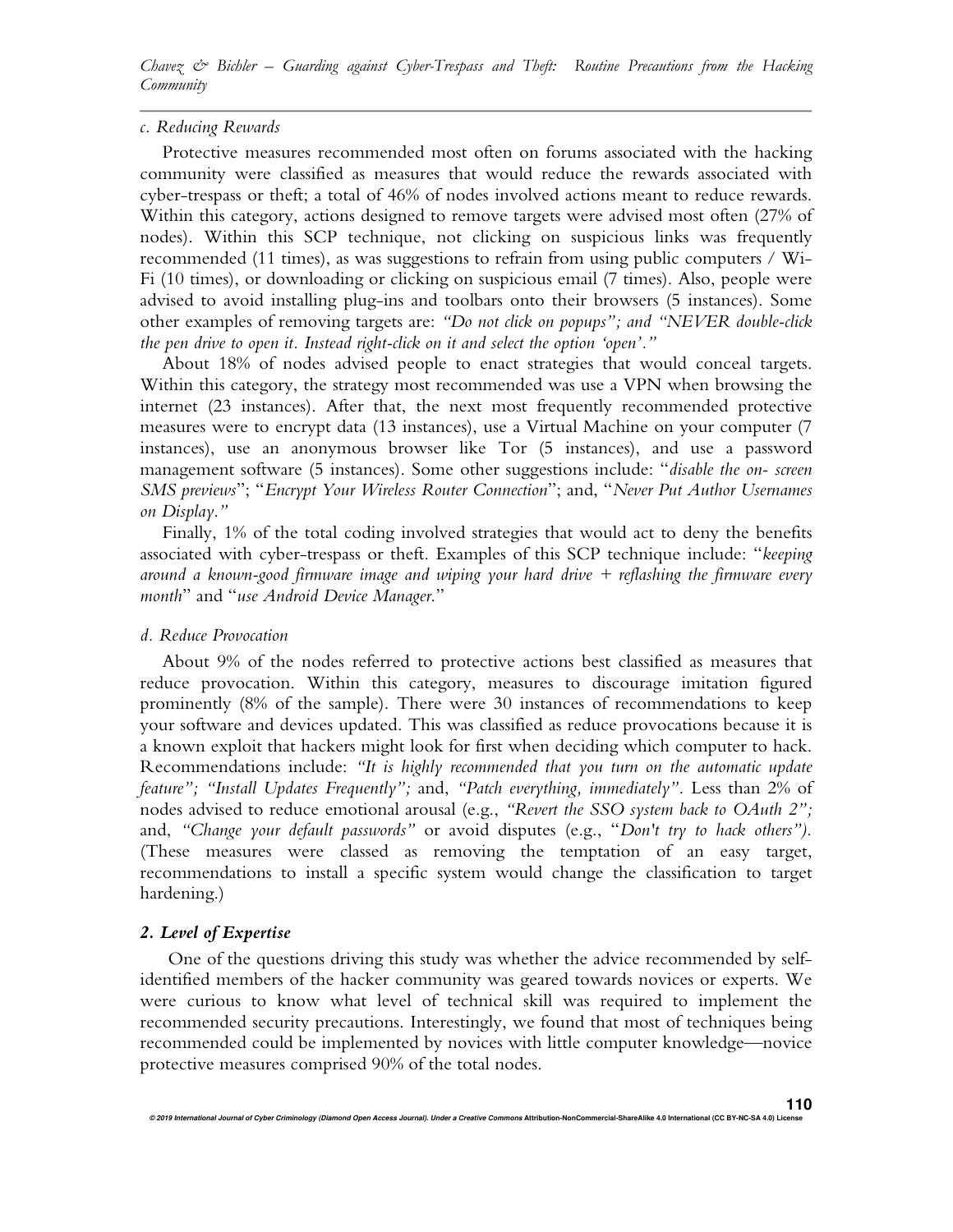

Novice-level advice included:

- *You also need multiple passwords for all your accounts and never share critical software passwords with non-critical software*
- *Scan your PC once a week*
- *Secure your mobile phone with a password or with another method such as fingerprint recognition but do not unlock it when it is in charging*
- *Always install a terrific antivirus software program*

To illustrate the difference, expert-level skills are required to implement the following suggestions.

- *Resolve the subdomain takeover of saostatic.uber.com by removing the dangling CNAME to AWS CloudFront CDN*
- *Restrict Access to wp-admin Directory*
- *Make a // entry in config.php that displays the WordPress table prefix used in the installation*
- *Filter MAC Addresses*

## **Discussion**

The general aim of this study was to investigate whether the counter measures for cyber-trespass and theft that are being discussed within the hacker community fit within the framework of SCP. Underlying the aim of the study was a desire to investigate the efficacy of the framework for specific cyber-crimes and to explore the utility of using potential offenders as advisors when developing recommendations on routine precautions that people could use to protect themselves online. We reasoned that individuals who post advice on hacker forums are knowledgeable about the risks and vulnerabilities inherent to online activity. Extrapolating on arguments made by Jacques and Reynald (2012) and Pratt et al. (2010), we assert that understanding cyber-trespass and theft vulnerabilities from the perspective of the hacker community is crucial because these individuals may have insider information. It follows that the methods they employ to protect themselves from cyber-trespass and theft should be the most effective measures. And once identified, these strategies could be bundled to develop a set of routine precautions to help people to avoid victimization online (Felson & Clarke, 2010).

#### *1. Utility of the SCP Framework*

We discovered that even though the SCP framework was not fully realized when applied to cyber-theft, and the related pre-cursor crime of cyber-trespass, it is useful for thinking about cyber-crime. Our findings are comparable to other studies: prior studies encountered similar challenges to applying SCP to classify cyber protective measures. For example, Willison and Siponen (2009), tried to apply the 25 techniques of SCP to information security more generally. While they were able to produce a modified SCP table with several examples, they failed to identify examples of all of the SCP techniques. Willison and Siponen concluded that the result may be a function of industry efforts and that empty cells identified areas to be looked at further by practitioners (2009). Hinduja and Kooi (2013) applied the techniques of SCP to information security by using the original 16 techniques instead of the current 25. Hinduja and Kooi deemed the original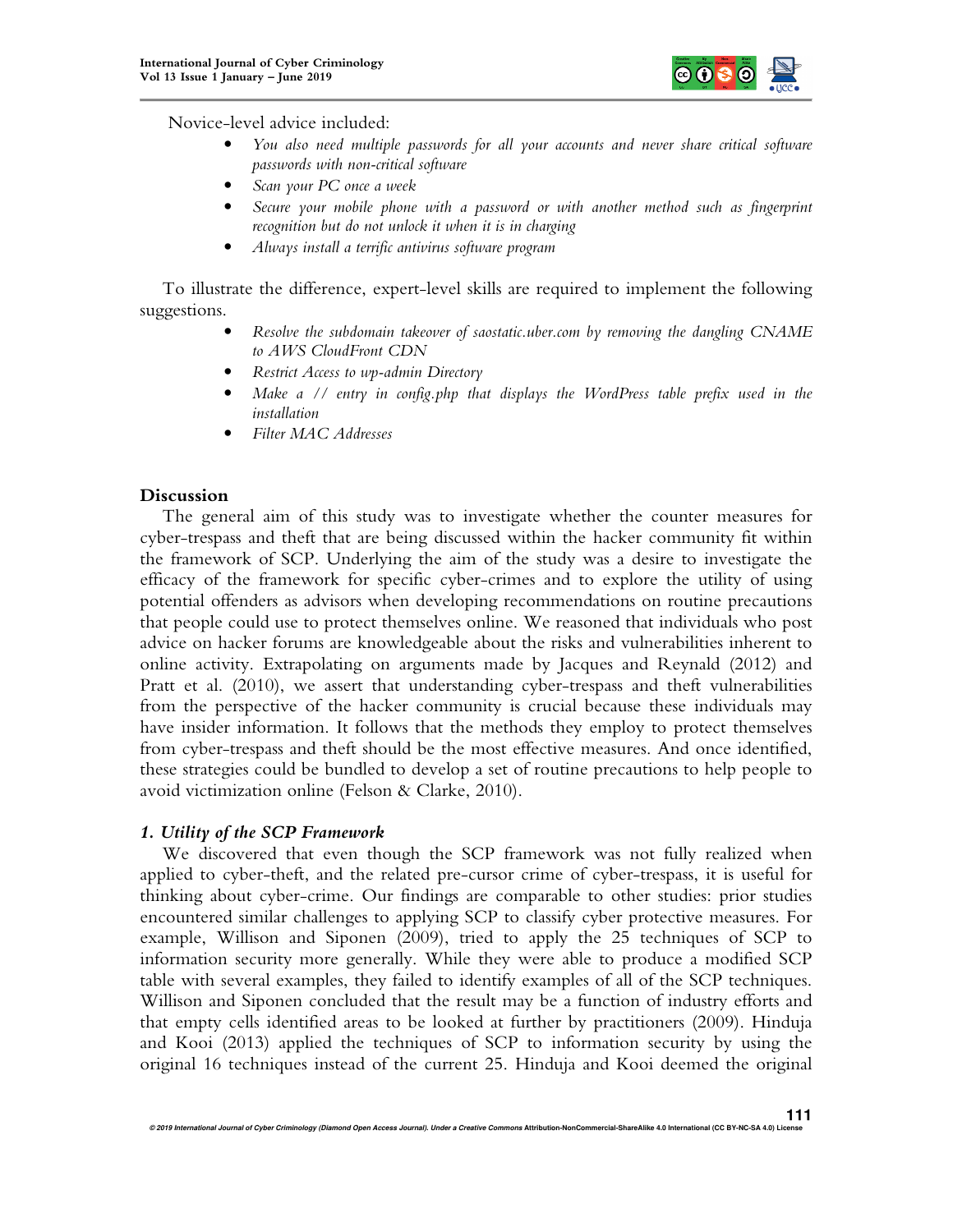iteration of SCP to be more appropriate for information security because it has more generalizability than the more recent expanded list of techniques.

Echoing Hinduja and Kooi (2013), we assert that the protection measures recommended within the hacker community fit parts of the SCP framework well. Reduce the rewards was the largest category, and, the most recommended technique within this category was to engage in actions that would remove targets. Investigating the nature of the recommended protective measures more closely, we discovered that among the online community of self-appointed hacking experts, advice to protect against cyber-trespass and theft online did not commonly involve high-tech strategies, rather most suggestions could be implemented by novices. For example, not clicking on suspicious links, not downloading suspicious files, and avoiding suspicious emails. This advice is consistent with research that attacks are more often perpetrated by opportunistic hackers using simple strategies, i.e., waiting for people to click on links (Madarie, 2017; Thycotic, 2014, 2017).

Noting that other studies applying the SCP framework to offenders' protective actions uncovered strategies for all of the main categories of SCP (e.g. Jacques & Reynald, 2012), we acknowledge the wisdom contained in the arguments made by Willison and Siponen (2009). Just because we did not find prevention measures that could be classified as techniques aimed at removing the excuses for crime, it does not mean that the category is inapplicable. Rather, the hacking community, as represented by the pages examined, offers advice to protect against victimization, it does not aim to dissuade people from hacking. It would be counter-normative for the hacking community to remove excuses for cyber-trespass (though an argument could be made that some faction of the community might be against cyber-theft.)

Additionally, even within the most represented category of SCP techniques, reducing the rewards associated with crime, some specific techniques were not represented, i.e., measures to identify property and disrupt markets were not mentioned in the sources consulted. Again, deploying such measures may be counter-normative. Of concern, our findings draw attention to the limitations of using potential offenders as sources of crime prevention expertise. Relying solely on offending populations for information on the effectiveness of crime prevention strategies raises a validity threat. In addition to inherent normative biases, the offending community is not omnipresent and there are limitations to their experience. For these reasons, triangulating between information sources is necessary to address the inherent biases associated with each field of expertise so as to develop a more complete package of interventions.

#### *2. Implications for Protecting against Cyber-Trespass and Theft*

Given the low-technology, novice-level nature of most protective measures recommended by the sample of advice examined, it is feasible that a package of interventions could be implemented as a set of routine precautions. *Routine precautions* are defined as the naturally occurring steps we take to protect ourselves such as locking our doors and avoiding going out at night (Felson & Clarke, 2010)

To develop a set of routine precautions, Felson and Clarke argue that we must first identify specific situations that allow offenders to commit those crimes (2010). What then, are the situations where cyber-trespass and theft takes place? While this study did not investigate the context of victimization, inferences can be drawn from the recommendations. For instance, the most recommended strategies were to keep your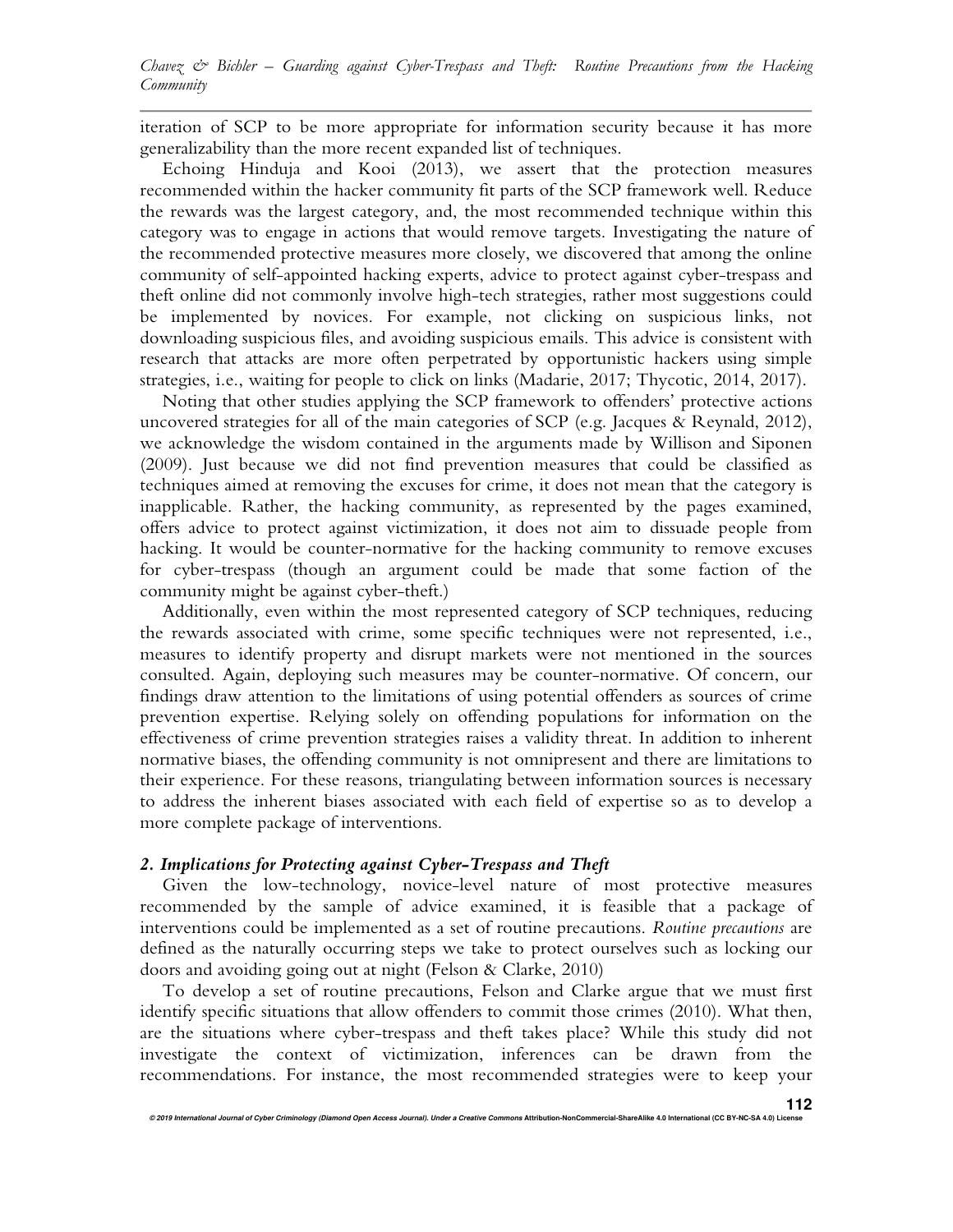

software updated and to use device and software security settings such as, strong passwords that are changed often. This suggests that cyber-trespass is more likely to occur through efforts to break through outdated software via lax security. Other advice frequently given include simple strategies such as: do not click on suspicious links; only download from trusted websites and sources; run a virus scan before executing any downloaded programs; do not rely on a single antivirus or anti-spyware program, use several good ones; block automated process like pop-ups; use "safer software" like Firefox or Linux; and use a sandbox program to open suspicious files. These protective measures address actions related to surfing the web and obtaining and opening files (and programs).

Other less commonly suggested measures were clearly directed toward individuals with deeper computing knowledge who engage in more advanced computer work, e.g., use two factor authentication; use  $3<sup>rd</sup>$  party websites to examine web traffic and look for flaws inside servers; invoke endemic tests of documents and attachments; restrict direct access to wp-admin directory, plugins and theme PHP files; resolve the subdomain takeover of saostatic.uber.com by removing the dangling CNAME to AWS CloudFront CDN; and, make a  $\ell$  entry in config.php that displays the WordPress table prefix used in the installation. The situational context inferred by these suggestions pertains to a higher level of routine computer work and online foraging that exceeds what the general public is likely to engage in.

The next question to ask is, what should be done to adopt routine precautions against cyber-trespass and theft? Felson and Clarke conclude that governments will need to become involved and will increasingly rely on routine precautions to prevent crime (2010). They state that there are multiple factors to consider—the range and prevalence of routine precautions, the availability of public and private resources, inconvenience and opportunity costs, effectiveness and efficiency as crime prevention measures, and other benefits from feeling empowered to control the problem. Once governments are onboard with promoting routine precautions, then the challenge becomes getting citizens to adopt these actions. Felson and Clark suggest five methods to convince citizens to adopt routine precautions—formal social controls, informal supervision, signage and instructions, product design to facilitate routine precautions, and finally design to improve natural surveillance.

When applied to internet crimes these methods might involve:

- Formal social controls mandating higher traffic or system critical websites and software to force users to change their passwords to thwart people from compromising those passwords.
- Informal supervision–encouraging the public to avoid suspicious links and to update their computer software.
- Signage and instructions–requiring email services displaying messages not to download attachments from unknown senders.
- Products designed to facilitate routine precautions requiring computers to automatically update their software.
- Designs that improve natural surveillance–requiring a computer or a website that hosts files to install an anti-virus software to scan files before they are made public.

© 2019 International Journal of Cyber Criminology (Diamond Open Access Journal). Under a Creative Commons Attribution-NonCommercial-ShareAlike 4.0 International (CC BY-NC-SA 4.0) Licens **113**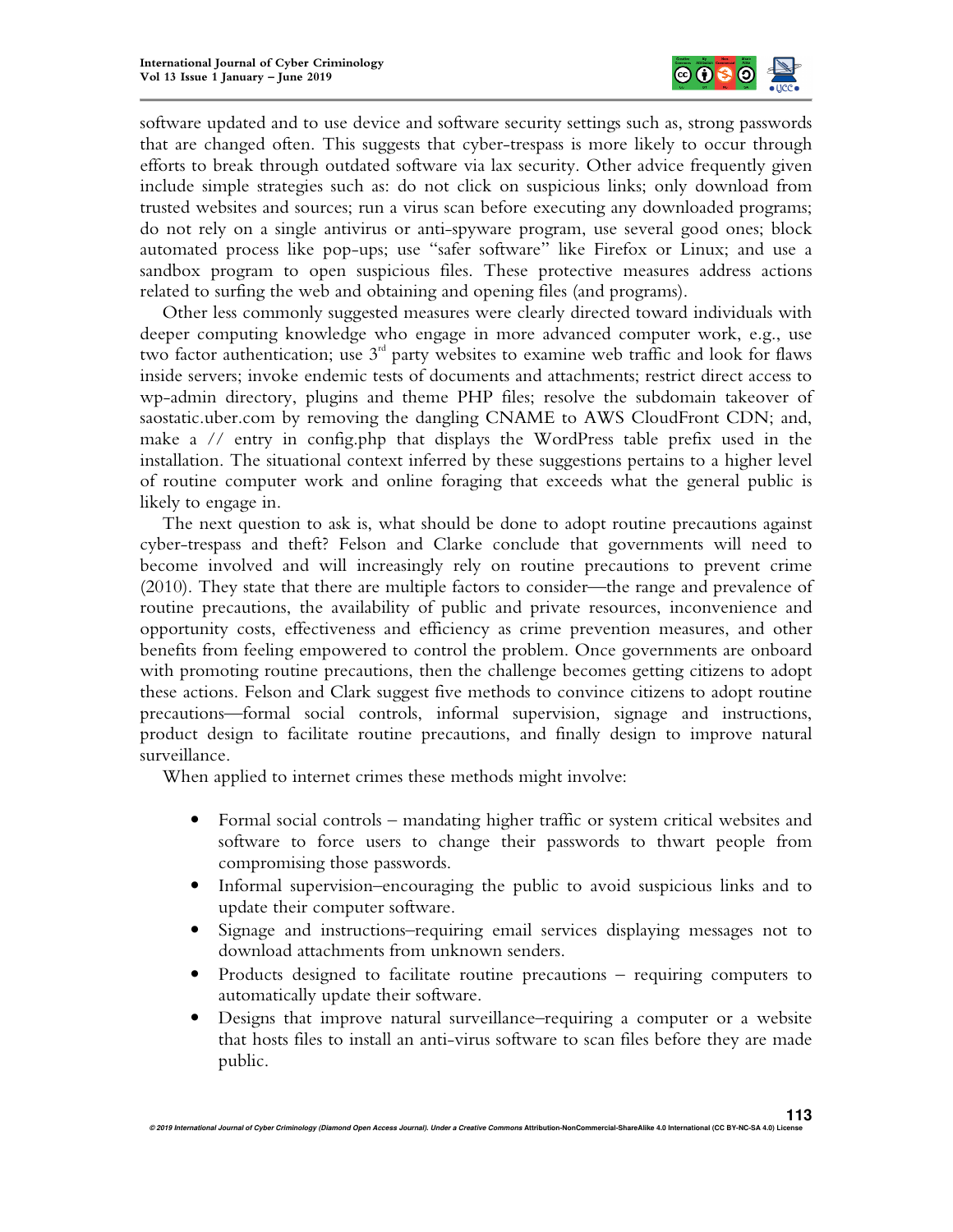Felson and Clarke (2010) recommend that routine precautions be grouped into bundles that are proven to work. This avoids overloading the population with precautions that do not work or contradict each other. Examining the results of this study, there are multiple strategies that can be bundled together. Seven strategies that can be derived from the results to be routine precautions include: Do not click on suspicious links, do not use public Wi-Fi/computers, install antivirus/antimalware, use strong unique passwords, run scans on important files, check activity on important data, and finally, keep software updated.

These strategies, if implemented by the public, could be instrumental in combating the wave of internet crime and personal data breeches. Although these strategies did not come from examining citizens' routine precautions, it is important to note that that they did come from individuals that were self-identified to be part of the hacking community. Furthermore, Thycotic (2014) found that 88% of hackers surveyed believe their information is at risk. This high level of perceived risk might partially explain why we found 24 unique websites and 85 associated pages dedicated to sharing protective advice. Therefore, these precautions should be considered as routine precautions. As Jacques and Reynald (2012) stated there is a need to learn from offenders to protect ourselves. While there is no way to confirm that the individuals posting advice on the web pages examined were experienced hackers, given the nature of the websites they chose we have reason to suspect that they are self-identifying as being part of the hacking community.

#### **Conclusion**

Cyber theft is a costly crime, impacting those who are most vulnerable (ICCC, 2016; McAfee, 2018).Quelling the coming wave of cybercrime might necessitate exploration of new avenues of research such as examining offenders' perspectives. With this goal in mind this paper sought to find out how the hacker community defends itself. Using the SCP framework, we found that removing targets was the most common technique with 27% of advisements. Results also showed that 90% of all advice given could be used by those with little computer knowledge. Finally, consistent with prior research (e.g., Hinduja & Kooi, 2013), we found that SCP had limitations on how it could be applied to stop cyber theft and trespass, in part because this class of crime does not always require direct victimoffender interaction.

With these results in mind, routine precautions might be the key to preventing cyber theft and trespass. Cyber-oriented suppliers should be required to build more simple routine precautions into their products. This research found that self-professed members of the hacking community are not overly concerned with professional, highly-skilled attacks, rather their advice would thwart recreational opportunists. This study demonstrates that much can be learned that will advance cybercrime prevention from listening to potential offenders themselves.

#### **Limitations**

This study is not without its limitations. Most importantly, the strategies recommended were classified under a specific technique using a best fit protocol. Consequently, if a strategy did not fit well under one of the five techniques it was placed into one that seemed to be the best fit. Also, if a strategy could be classified as several different techniques, best judgement was used to classify it as one technique. This classification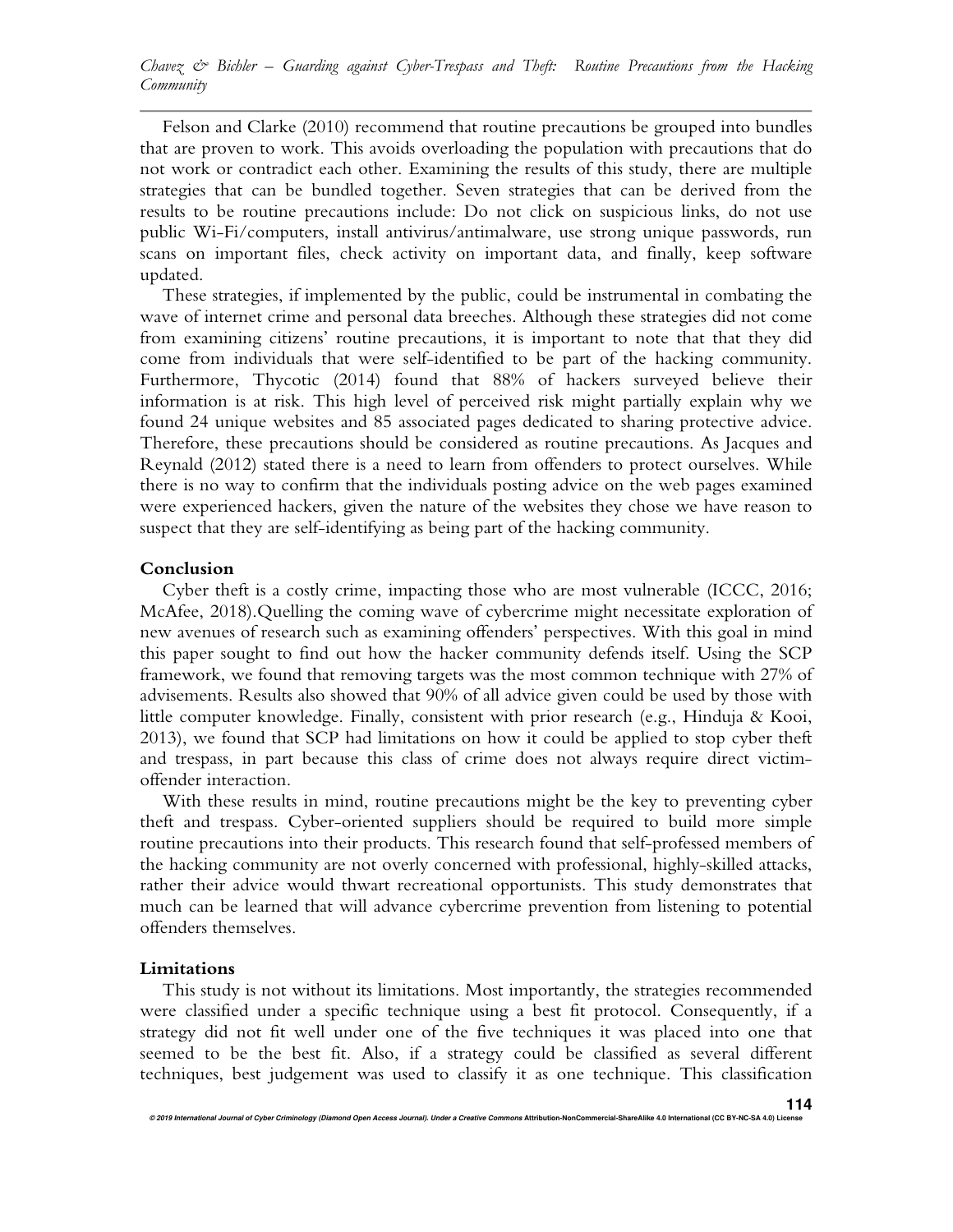

protocol may have introduced a reproducibility threat: some protective measures could be placed into other techniques if coded in a different study. Additionally, while these strategies were recommended by self-professed members of the hacking community, there was no data to suggest how effective each strategy was in preventing crime and we do not know for certain if the individual sharing advice was an experienced hacker. Also, we sought to gather exposure data and data from videos, but there was not enough information on those categories to put into this project. This could have given more information about the effectiveness of the strategies. Finally, when examining fan pages, the only publicly accessible website included was Reddit—the lack of darknet and private discussion forums may have influenced our findings. Due to these limitations, it would be premature to use our finding to make theoretical implications for the enhancement or modification for the SCP framework.

## **References**

- Anderson D., Chenery S. & Pease, K. (1994). *Preventing Repeat Burglary and Car Crime*. Crime Detection and Prevention Paper 58, London: Home Office
- Andresen M.A., & Felson M (2010). Situational crime prevention and co-offending. *Crime Patterns Analysis, 3*(1), 3-13
- Challinger, D. (1996). Refund fraud in retail stores. *Security Journal, 7*, 27-35
- Clarke, R. V. (1990). Deterring Obscene Phone Callers: Preliminary Results of the New Jersey Experience. *Security Journal, 1*, 143-148.
- Clarke, R. V. (2010). *Situational crime prevention: successful case studies*. Boulder: Lynne Rienner.
- Cromwell, P., & Nielsen, A. L. (1999). *In Their Own Words: Criminals on Crime*. Los Angeles, CA: Roxbury Publishing.
- Decker, S., Wright, R., &Logie, R. (1993). Perceptual Deterrence Among Active Residential Burglars: A Research Note. *Criminology*, *31*(1), 135-147.
- Dickinson, T., & Wright, R. (2015). Gossip, Decision-making and Deterrence in Drug Markets. *British Journal of Criminology, 55*(6), 1263-1281.
- Dogaru. (2012). Criminological Characteristics of Computer Crime. *Journal of Criminal Investigations, 5*(1), 92-98.
- Dovidio, R. (2007). The Evolution of Computers and Crime: Complicating Security Practice. *Security Journal, 20*(1), 45-49.
- Doyle, C. (2013). *Cybercrime: an overview of the federal computer fraud and abuse statute and related federal criminal laws*. Lexington, KY: Congressional Research Service.
- Felson, M., & Clarke, R. V. (2010). Routine precautions, criminology, and crime prevention. In *Criminology and Public Policy* (pp. 106-120). Philadelphia, PA: Temple University Press.
- Hinduja, S., & Kooi, B. (2013). Curtailing Cyber and Information Security Vulnerabilities Through Situational Crime Prevention. *Security Journal, 26*(4), 383-402.
- Holt, T. J., & Bossler, A. M. (2013). An Assessment of the Current State of Cybercrime Scholarship. *Deviant Behavior, 35*(1), 20-40. doi: 10.1080/01639625.2013.822209
- Hutchison, A., Johnston, L., & Breckon, J. (2010). Using QSR NVivo to Facilitate the Development of a Grounded Theory Project: An Account of a Worked Example. *International Journal of Social Research Methodology, 13*(4), 283-302.